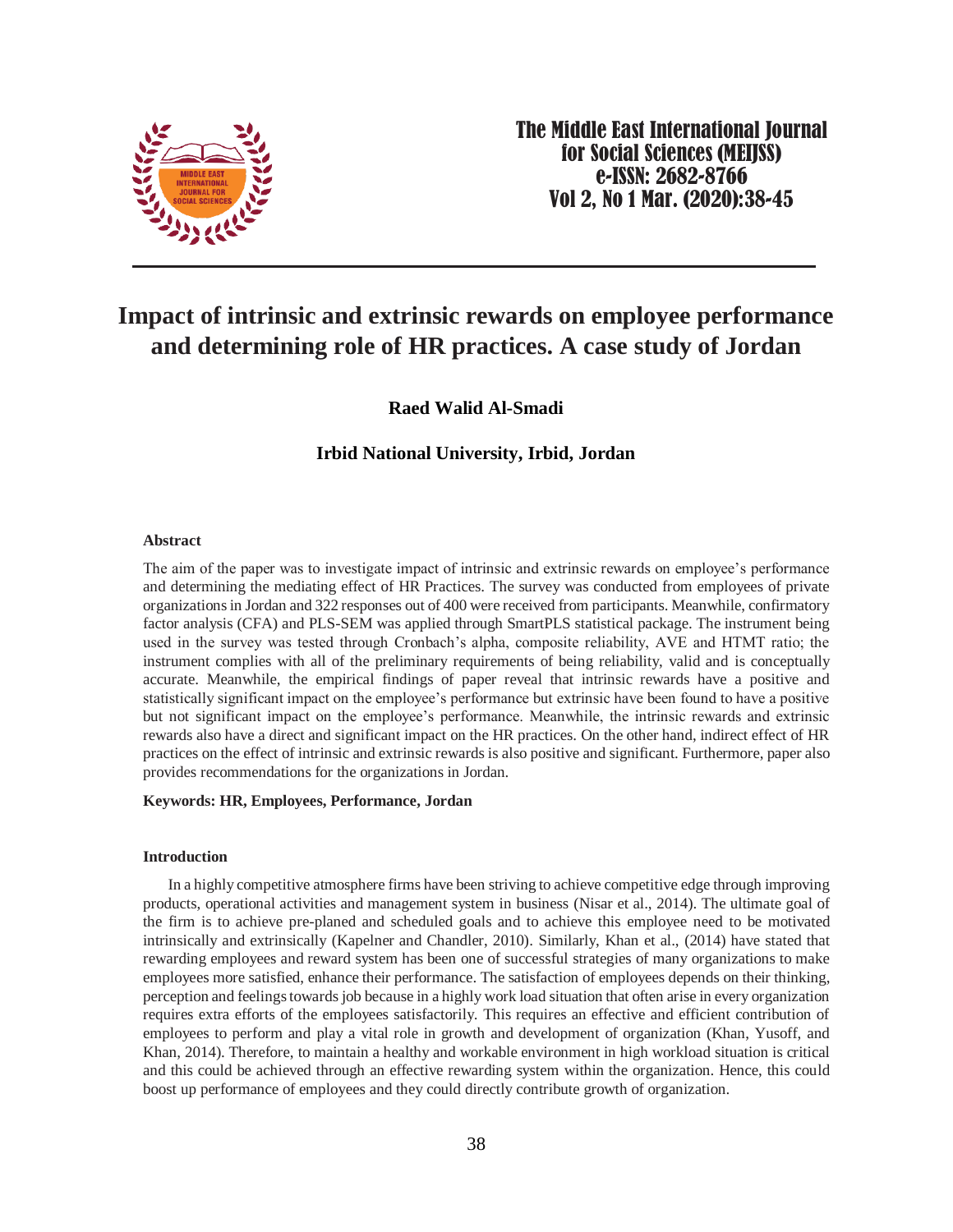There are two important components of the employee's performance; one that employees have to be satisfied and second that employees should have positive attitude towards job. The satisfaction and positive job attitude have been associated with the enhanced performance of the employees. However, employee's satisfaction and positive attitude is also linked back with the intrinsic and extrinsic rewards that makes employees to work out of the way (Ajmal et al., 2015). Irrespective of stress in workload situations, they perform exceptionally with hope of reward. However, as per the Qureshi et al (2013) the satisfaction of employees also depends on the practices of human resources management (HR) based on the fact that they prefer to have a fair rewarding system, judges, investigation, neutral performance appraisal and that they should be rewards accordingly. Based on this concept the purpose of following study emerges that if the performance of the employees is enhanced by intrinsic and extrinsic rewards then does HR practices play a role to affect how intrinsic and extrinsic rewards affect employee's performance. The findings of this paper could help to develop strategies to align reward system with the HR practices as to enhance performance of employees.

#### **Literature Review**

A reward is described a benefit received by an individual for performing a specific task or job that enhanced performance and productivity of employee and organization. It is said a reward system in which employees are given benefits based on the job performed and this reward system can be divided into the two categories; intrinsic rewards and extrinsic rewards (Legault, 2016). Meanwhile, the extrinsic rewards refer to the monetary benefits in form of remuneration, commission, improved working environment through separate cabin, opportunities to improve career and also additional benefits and perks for the employees. These are extrinsic rewards that through which employees' motivation could be increased towards work (Gerhart and Fang, 2015). Similarly, previous studies have also revealed a that a poor renumeration is associated with the earnings of organization and difference between low income employees and high-income employees makes employees less courageous, less committed and also less productive (Ajmal et al., 2015). Therefore, an effective rewarding system in form of extrinsic rewards could enhance performance of the employees to increased commitment.

In addition to, another way to enhance the performance of employees is intrinsic rewards in which employees are given benefits other than monetary rewards. These include appreciation from management, giving an important task, autonomy, promotions, family benefits and also opportunities to increase holidays (Legault, 2016). This allows employees to perform innovatively given that employees are motivated and perceive they are important part of organization and have certain special responsibility towards organization. However, it has also been critically examined by Yoon, Sung and Choi (2015) that reward system does not equally works for all employees where certain employees prefer to have extrinsic rewards most often employees from lower level management and certain employees prefer to have intrinsic rewards most often employees from higher level management. Therefore, distinguishing between those employees is also critical to enhance performance employees rather than demotivating them. Similarly, Ajmal et al (2015) have argued that executives of the organization may not be motivated through extrinsic rewards mean from monetary benefits but they are more likely to prefer intrinsic rewards. It is responsibility of the HR to distinguish between the employees those prefer to have extrinsic rewards and intrinsic rewards and reward them accordingly.

The performance management is used a tool by management to improve performance of employees and it has also been revealed by Guest (2017) that productivity of employee is associated with the level of job satisfaction. Employees need to have a better and attractive renumeration packages for high performing employees which could increase employee's satisfaction and commitment towards organization. Similarly, Olsen, Bjaalid and Mikkelsen (2017) found that lower level of job satisfaction is associated with poor performance and as per the theory proposed by the Adams (1963) employees need to be treated equally because they want to be treated equally and fairly. This also reveals that in this way employers can compare the rewards among the employees and avoid inequality but treat everyone equally and reward them as per their role and contribution to specific job or task. Therefore, in absence of proper reward distribution system, the inequality is inevitable and this could also affect the performance of the employees.

Furthermore, the role of HR is critical to maintain equality of rewards distribution and this solely depends on the practices of the HR to distribute rewards among employees. It is because the organization need to focus employees individually as per their status and demographics to motivate them towards job and increase their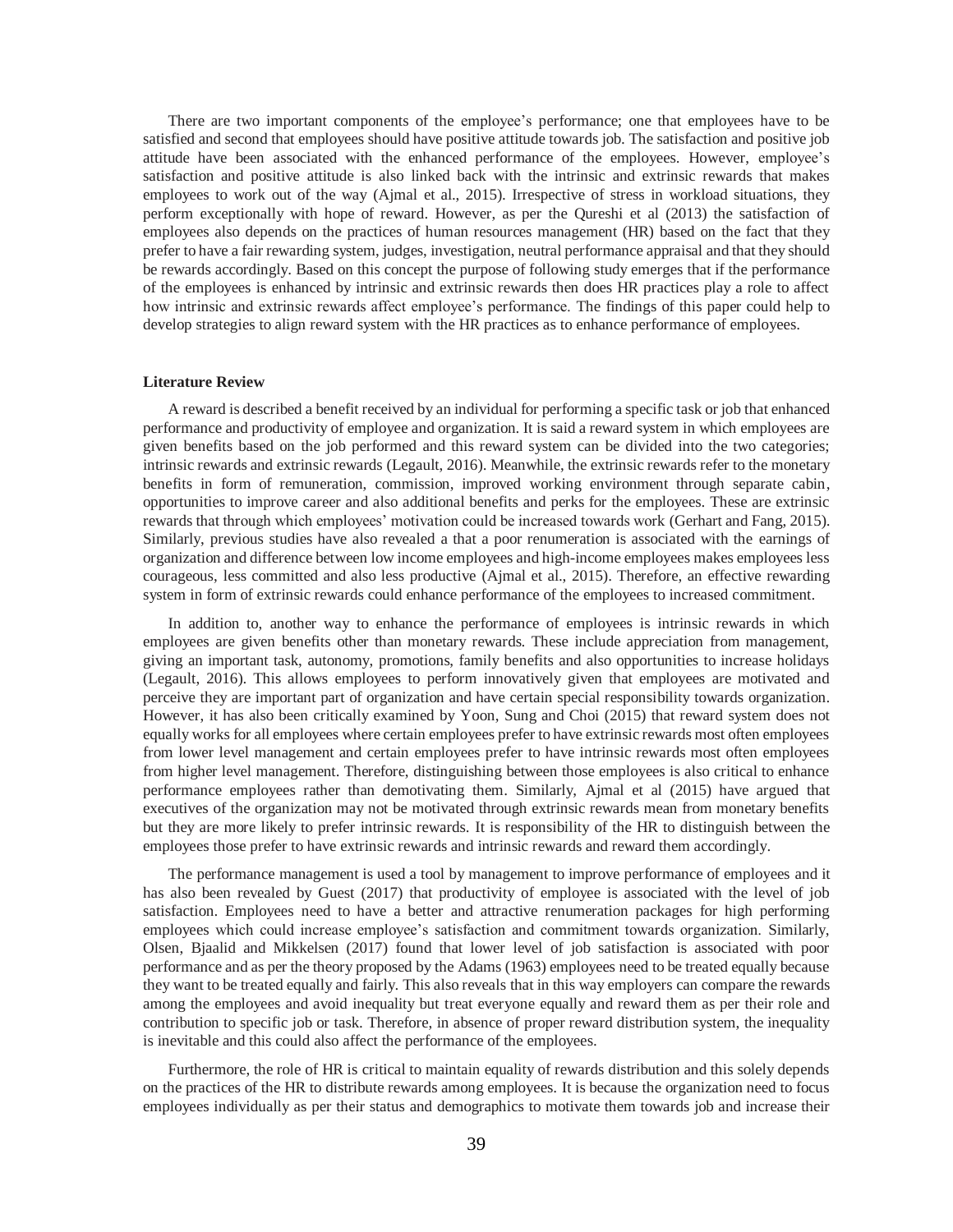level of satisfaction (Bisharat et al., 2017). As intrinsic rewards may not motivate certain employees such lower level management employees and extrinsic rewards also may not motivate certain employees such as higherlevel management employees. Therefore, it is determined that irrespective of provision of rewards, employees may not be motivated, satisfied and improve performance due to inequality within employees and inappropriate reward system (Farooq and Hameed, 2016). Therefore, HR policies could play an important role to effectively distribute rewards and enhance performance employees. Meanwhile, literature review following hypothesis have been constructed

H10: Impact of intrinsic rewards on employee performance is not significant.

H11: Impact of intrinsic rewards on employee performance is significant.

H20: Impact of extrinsic rewards on employee performance is not significant.

H21: Impact of intrinsic rewards on employee performance is significant.

H30: HR practices does not significantly mediate impact of intrinsic and extrinsic rewards on employee performance.

H31: HR practices significantly mediates impact of intrinsic and extrinsic rewards on employee performance.

## **Methodology**

The purpose of the study was to investigate impact of intrinsic and extrinsic rewards on employee performance while determining role of HR practices, for this purpose survey was required to be conducted from employees in Jordan. Therefore, a questionnaire was developed and was sent to 400 employees based on nonprobability judgmental sampling technique which allowed researcher to easily recruit the participants those were available on social media platforms and proximity of participants near to researcher. However, researcher received total 422 responses and these responses were used to conduct empirical investigation. Furthermore, for empirical analysis SmartPLS was employed and partial least square (PLS) structural equation model (SEM) technique was used which probably addresses the issues multicollinearity within the data. It is because the issue of multicollinearity is prevalent in survey data and multiple regression and use of SPSS could not have provided appropriate robust results (Kock, 2015). Hence, SmartPLS and PLS-SEM was only applicable option to conduct empirical analysis.

Furthermore, first and foremost prerequisite of the survey data analysis is to assess and evaluate, reliability, validity, correctness of instrument measurement to comply with the scholarly practices. Therefore, to assess the reliability of the instrument the Cronbach's alpha along with the composite reliability was used and to assess the validity of instrument average variance extracted (AVE) was used to see if instrument is valid to be used for survey analysis. In addition to, discriminant validity was another important step to evaluate and assess the conceptual correctness of measurement and this was assessed through Heterotrait-Monotrait ratio (HTMT) ratio. On the other hand, the decision to include and exclude a factor was based on the value of factor loading where threshold 0.85 was used (Tho, 2015). If the value of factor loading was less than 0.85 then factor was excluded from the study due to low variance estimation power.

#### **Results**

#### **Reliability and Validity**

In empirical analysis, reliability and validity of the instrument is first step and most important step to carried out. The reliability has been defined as internal consistency of instrument which means it assess whether instrument produces consistent results or not. It is because, in social sciences studies, it is claimed that there should be internal consistency in the responses if an instrument is used multiple times. Therefore, if an instrument cannot produce consistent responses then it is not reliable to be used for survey and results cannot be generated on unreliable data (Navarro, Llinares and Garzon, 2016). Meanwhile, table 1 presents the Cronbach's alpha and composite reliability and value of each of construct is greater than 0.7 which is considered a benchmark for assuming reliability of the instrument as suggested by Ahmed and Daud (2016). Therefore, it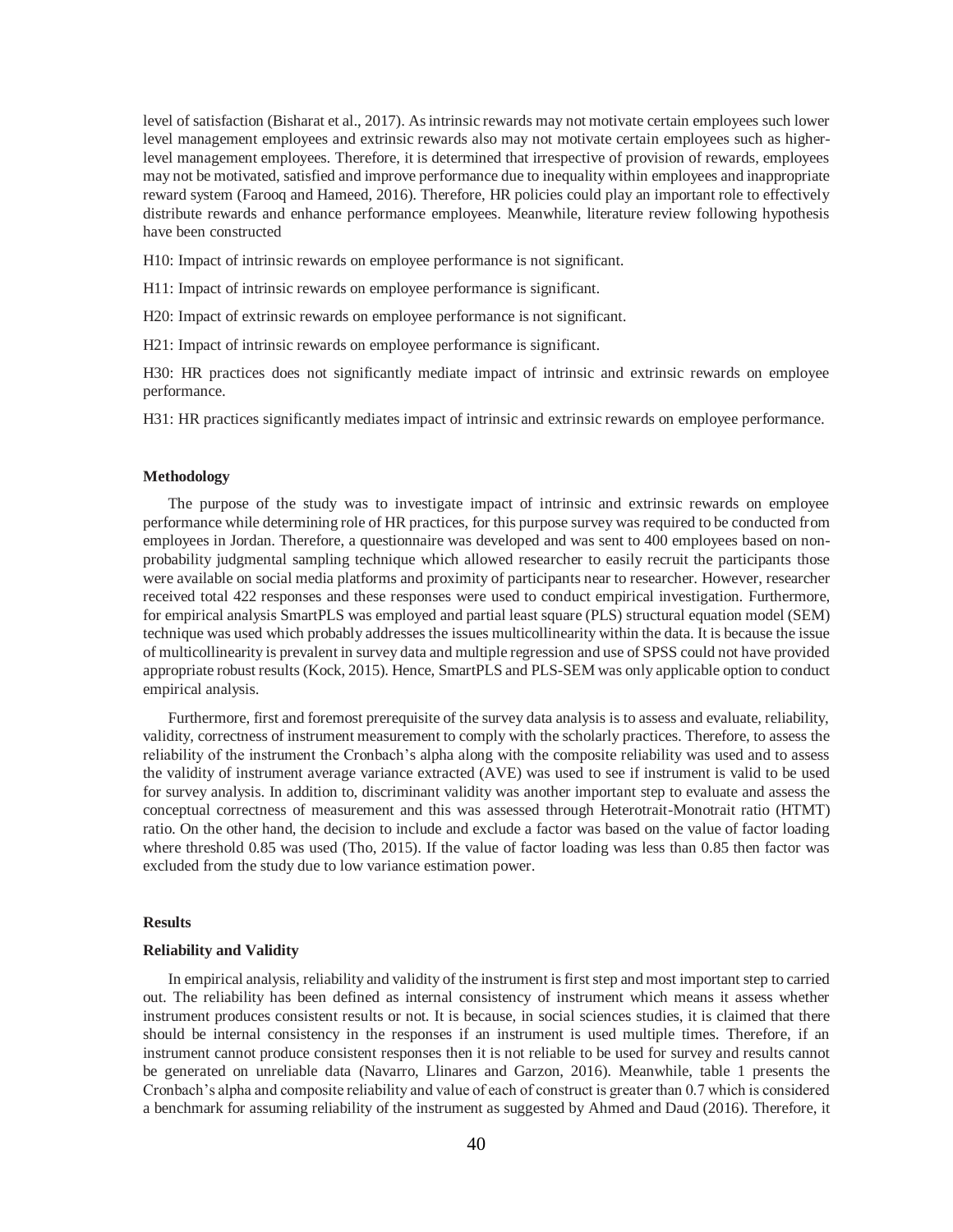|                 | Factor<br>Loading | Cronbach's Alpha | Composite<br>Reliability | Average<br>Variance<br>Extracted<br>(AVE) |
|-----------------|-------------------|------------------|--------------------------|-------------------------------------------|
|                 |                   | 0.939            | 0.956                    | 0.845                                     |
| EP1             | 0.904             |                  |                          |                                           |
| EP <sub>2</sub> | 0.916             |                  |                          |                                           |
| EP3             | 0.912             |                  |                          |                                           |
| EP4             | 0.944             |                  |                          |                                           |
|                 |                   | 0.896            | 0.935                    | 0.828                                     |
| ER1             | 0.889             |                  |                          |                                           |
| ER <sub>2</sub> | 0.935             |                  |                          |                                           |
| ER3             | 0.904             |                  |                          |                                           |
|                 |                   | 0.921            | 0.944                    | $0.808\,$                                 |
| HR1             | 0.882             |                  |                          |                                           |
| HR <sub>2</sub> | 0.917             |                  |                          |                                           |
| HR3             | 0.888             |                  |                          |                                           |
| HR4             | 0.909             |                  |                          |                                           |
|                 |                   | 0.875            | 0.909                    | 0.667                                     |
| IR1             | 0.764             |                  |                          |                                           |
| IR <sub>2</sub> | 0.849             |                  |                          |                                           |
| IR3             | 0.821             |                  |                          |                                           |
| IR4             | 0.822             |                  |                          |                                           |
| IR <sub>5</sub> | 0.824             |                  |                          |                                           |

is determined that instrument produces consistent responses hence it is reliable and data also reliable to be used. Table 1 Reliability and Validity

Furthermore, validity of the instrument is tested through average variance extracted (AVE) and the value of AVE for all construct is greater than 0.5 and this suggests that instrument is valid and perform function perfectly for which it was designed to perform (Gunawan and Huarng, 2015). Meanwhile, it also shows that there is convergent validity which means each of the construct that should be related is actually related or can be said that each of factor in construct measures same concept. Therefore, instrument is said to be valid and data collected through this instrument is also valid.

# **Discriminant Validity**

The discriminant validity by definition is assessment of correctness of concept measurement by the instruments. A survey questionnaire consists of multiple types of variables and each of the variable represents different concept and to measure each of the concept the instrument has specific factors that measures that concept. Therefore, discriminant validity assesses that constructs that should not measure same concept are actually measuring different concept. Meanwhile, the HTMT ratio less than 0.85 that suggests that there is discriminant validity which means each of the construct in instrument measures a mutually exclusive concept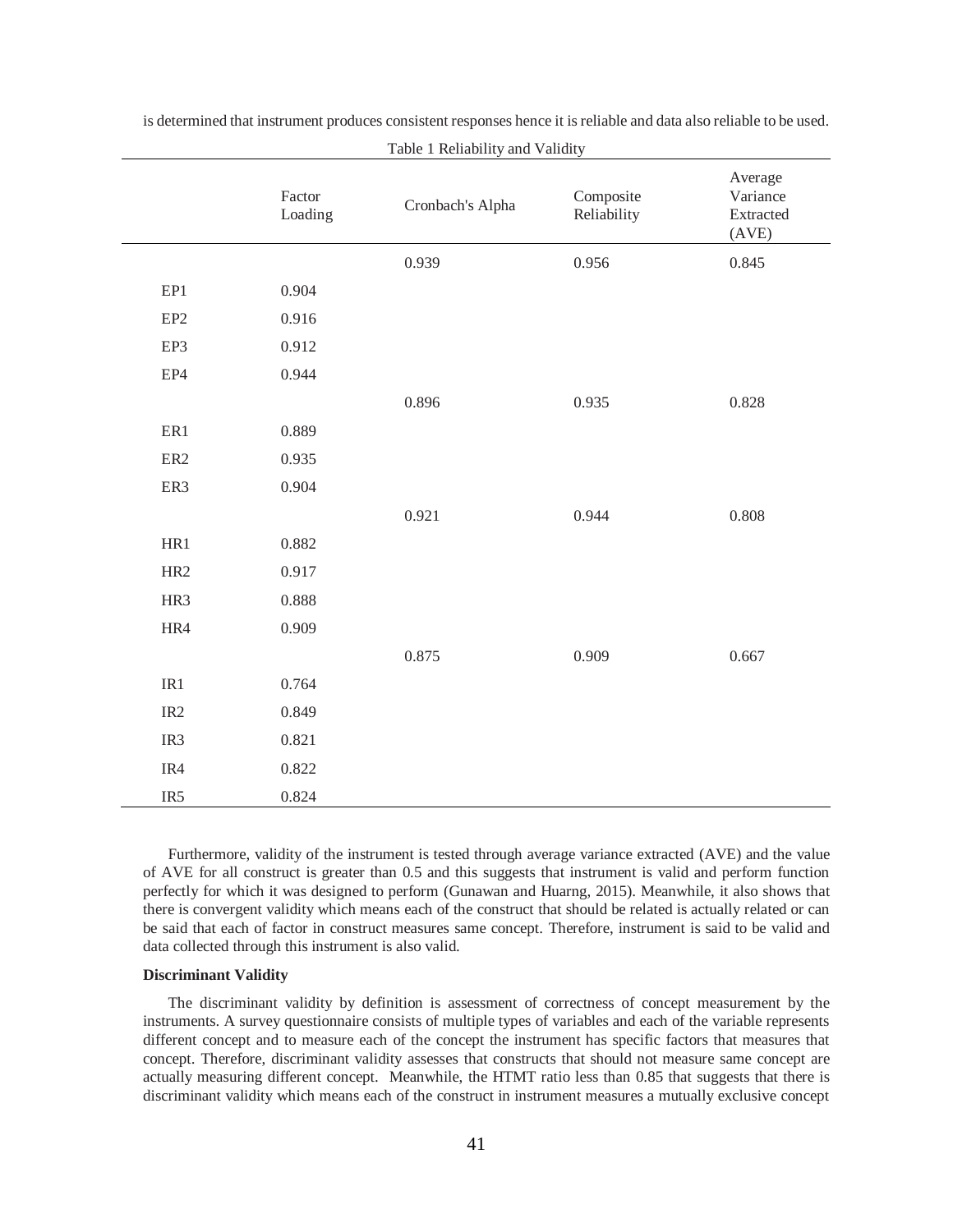| <b>HTMT</b>                 | Employee<br>Performance | Extrinsic<br>Rewards | <b>HR</b><br>Practices |
|-----------------------------|-------------------------|----------------------|------------------------|
| <b>Employee Performance</b> |                         |                      |                        |
| <b>Extrinsic Rewards</b>    | 0.521                   |                      |                        |
| <b>HR</b> Practices         | 0.760                   | 0.599                |                        |
| <b>Intrinsic Rewards</b>    | 0.701                   | 0.518                | 0.721                  |

(Henseler, Ringle and Sarstedt, 2015). Hence, it implies that there is no conceptual measurement issue with the instrument and it is conceptually correct and measures different concept.

## **Path Coefficients**

In empirical papers, model has imperative role which reveals extent to which model explains the variability of the observed variable. The coefficient of determination or also known as R-Square that is used to interpret how variability of the regressand is estimated or explained by predictors of the study (Nakagawa, Johnson and Schielzeth, 2017). Table 3 presents estimation power of model. In following, paper there were two indicators; intrinsic rewards and extrinsic rewards and dependent variable is employee's performance. Therefore, referring to first model in which employee's performance is dependent variable, it has R-square 0.563 that indicates that 56.3% variance of the employee performance can be explained by intrinsic rewards and extrinsic rewards. Meanwhile, remaining variability is residual that could not be explained by the existing variables but could be explained by other variables that are not included in the model.

Table 3 Coefficient of Determination

|                             | R<br>Square | R Square<br>Adjusted |
|-----------------------------|-------------|----------------------|
| <b>Employee Performance</b> | 0.563       | 0.559                |
| <b>HR</b> Practices         | 0.499       | 0.496                |

Furthermore, in second model the mediating effect was checked that how HR practices affects the impact of intrinsic rewards and extrinsic rewards on the employee performance. The R-square of the second model is 0.499 which means 49.9% variance of the HR practices can be explained by intrinsic rewards and extrinsic rewards. Meanwhile, remaining variance is residual of the model that is explainable by other variables. Furthermore, Table 4 presents the path coefficients and it shows that if extrinsic rewards change by one unit than employee's performance would improve by  $0.091$  [p=0.093]; this suggests that there is positive but statistically insignificant impact of extrinsic rewards since p-value is greater than alpha 0.5. Therefore, it is determined that extrinsic rewards may not influence performance of the employees in Jordan.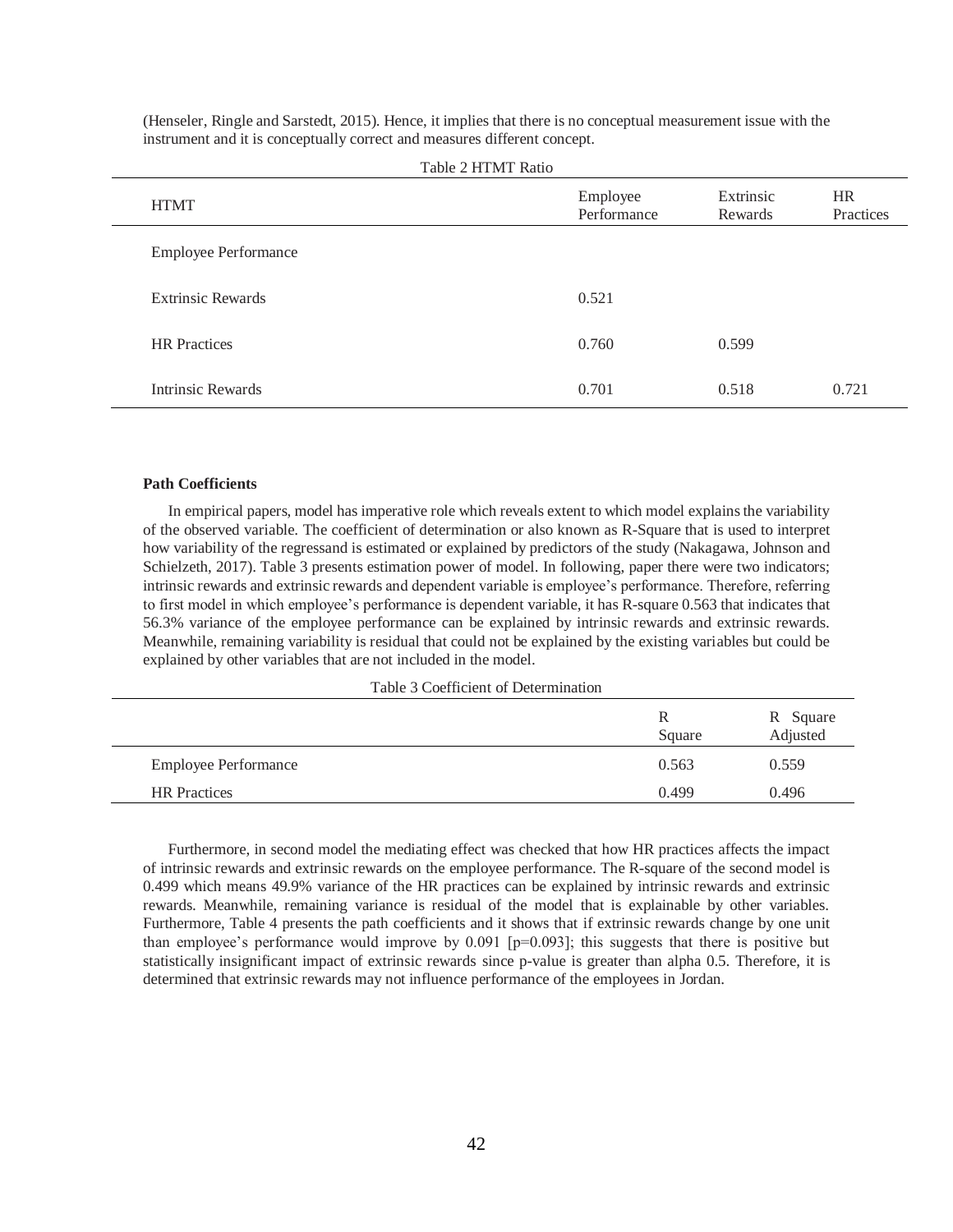|                                           | Origina<br>Sample | T<br><b>Statistics</b> | P<br>Value<br>S |
|-------------------------------------------|-------------------|------------------------|-----------------|
| Extrinsic Rewards -> Employee Performance | 0.091             | 1.681                  | 0.093           |
| Extrinsic Rewards -> HR Practices         | 0.310             | 5.759                  | 0.000           |
| HR Practices -> Employee Performance      | 0.469             | 6.557                  | 0.000           |
| Intrinsic Rewards -> Employee Performance | 0.292             | 4.676                  | 0.000           |
| Intrinsic Rewards -> HR Practices         | 0.508             | 11.444                 | 0.000           |

## Table 4 Path Coefficients

In addition to, if intrinsic rewards increase by one unit then employee's performance would improved by 0.292 [p=0.000]; this suggests that there is positive and significant impact of intrinsic rewards on the employee's performance. Therefore, performance of the employees could be enhanced if they are given intrinsic rewards because it may increase their job satisfaction and job motivation to perform better and out of the way to achieve organizational objective. Meanwhile, it is also found that if intrinsic and extrinsic rewards also have a positive influence over the employee's performance since p-value is less than chosen level of alpha 0.05.

# Mediation Effect

Table 5 presents the mediation effect of HR practices; it is found that if HR practices improves by one unit than impact of extrinsic and intrinsic rewards on employee's performance would improve by 0.145 [p=0.000] and 0.238 [0.000] respectively. Therefore, it is determined that HR Practices positively and significantly mediates the impact of intrinsic rewards and extrinsic rewards. Hence, if the practices of HR improve then influence of both reward categories may be positive but if there are no effective practices of the organizations with respect to distribution of rewards then employee's performance is expected decline. This also reveals that irrespective of reward for the employees, the practices of HR have to be effective to distribute appropriate rewards to employees. Since, certain employees are not motivated by intrinsic rewards and certain are not motivated by extrinsic rewards, hence each of employee should receive the reward which he expects to receive.

| Table 5 Indirect Effect                                      |                            |                                 |                 |
|--------------------------------------------------------------|----------------------------|---------------------------------|-----------------|
|                                                              | Origin<br>al<br>Sampl<br>e | Т<br>Statisti<br><sub>c</sub> s | P<br>Value<br>S |
| Extrinsic Rewards -> HR Practices -> Employee<br>Performance | 0.145                      | 4.636                           | 0.000           |
| Intrinsic Rewards -> HR Practices -> Employee<br>Performance | 0.238                      | 5.751                           | 0.000           |

#### **Conclusion and Recommendations**

The aim of the paper was to investigate impact of intrinsic and extrinsic rewards on employee's performance and determining the mediating effect of HR Practices. The survey was conducted from employees of private organizations in Jordan and 322 responses out of 400 were received from participants. Meanwhile, confirmatory factor analysis (CFA) and PLS-SEM was applied through SmartPLS statistical package. The instrument being used in the survey was tested through Cronbach's alpha, composite reliability, AVE and HTMT ratio; the instrument complies with all of the preliminary requirements of being reliability, valid and is conceptually accurate. Meanwhile, the empirical findings of paper reveal that intrinsic rewards have a positive and statistically significant impact on the employee's performance but extrinsic have been found to have a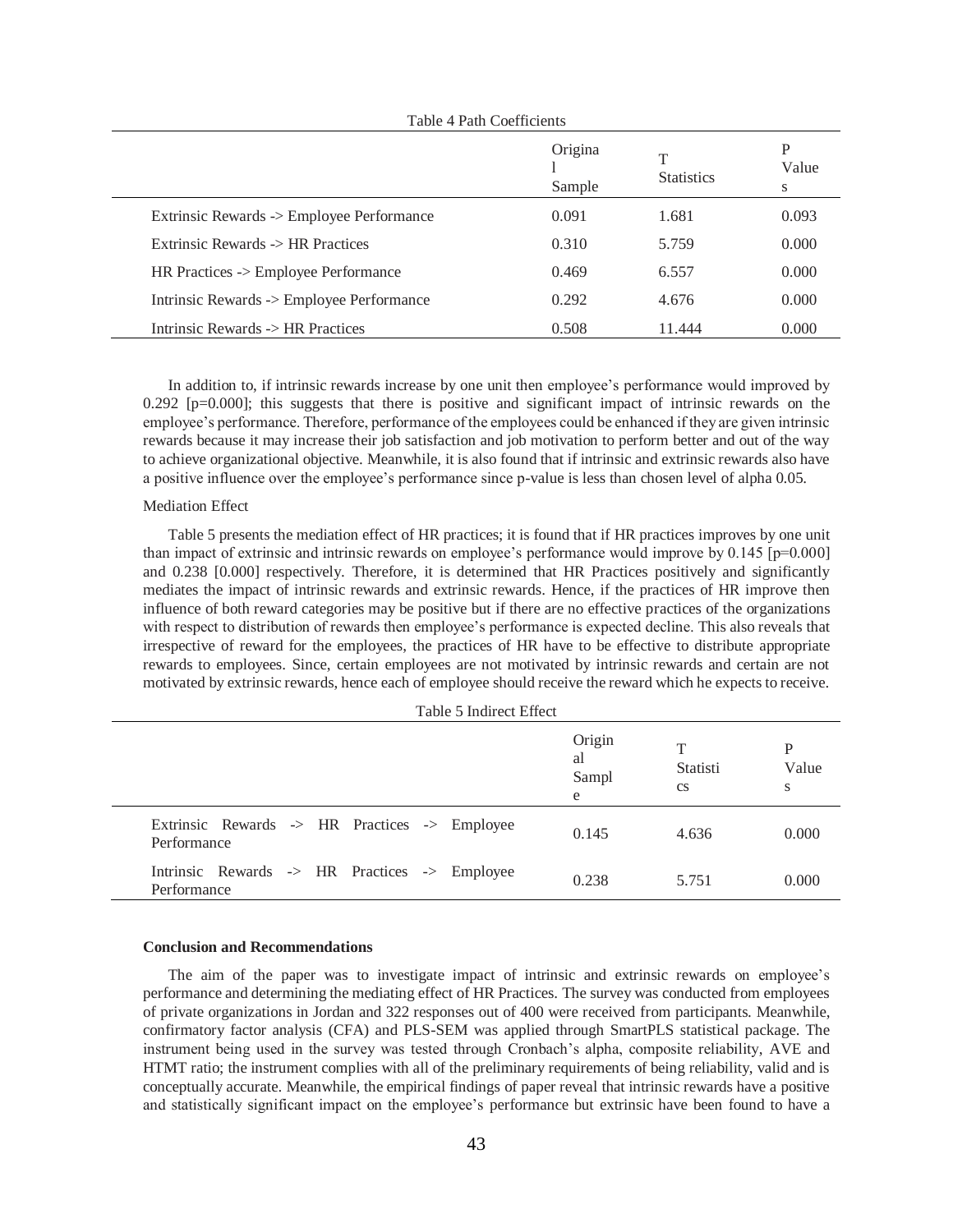positive but not significant impact on the employee's performance. Meanwhile, the intrinsic rewards and extrinsic rewards also have a direct and significant impact on the HR practices. On the other hand, indirect effect of HR practices on the effect of intrinsic and extrinsic rewards is also positive and significant. Therefore, it is determined that extrinsic rewards in Jordan does not influence performance of employees but intrinsic rewards are more preferred form of rewards as per Jordanian culture. Similarly, it is also found that influence of HR practices is positive and significant which means the rewards should be distributed as per the demands and interest of employees because few of employees may not be motivated by intrinsic rewards and some also may not be motivated by extrinsic rewards. Therefore, it is recommended that organizations should employ an appropriate rewards system through which rewards must be distributed as per the interest of employees. For this purpose, status of employee and demographics should be analyzed to identify employees those have interest in intrinsic rewards and extrinsic rewards.

## **References**

Ahmad, N.A. and Daud, S., 2016. Engaging people with employer branding. Procedia Economics and Finance, 35, pp.690-698.

Ajmal, A., Bashir, M., Abrar, M., Khan, M.M. and Saqib, S., 2015. The effects of intrinsic and extrinsic rewards on employee attitudes; mediating role of perceived organizational support. Journal of Service Science and Management, 8(04), p.461.

Bisharat, H., Obeidat, B.Y., Alrowwad, A., Tarhini, A. and Mukattash, I., 2017. The effect of human resource management practices on organizational commitment in chain pharmacies in Jordan. International Journal of Business and Management, 12(1), pp.50-67.

Chandler, D. and Kapelner, A. May 2010. Breaking Monotony with Meaning: Motivation in Crowdsourcing,Markets,workingpaper,http://www.danachandler.com/files/Chandler\_K apelner\_BreakingMonotonyWithMeaning.pdf

Farooq, M., Ullah, I. and Hameed, R.M., 2016. HR Practices and Organizational Innovation: The Mediating Role of Knowledge Management Effectiveness. Journal of Social and Development Sciences, 7(3), pp.50-67.

Gerhart, B. and Fang, M., 2015. Pay, intrinsic motivation, extrinsic motivation, performance, and creativity in the workplace: Revisiting long-held beliefs. Annu. Rev. Organ. Psychol. Organ. Behav., 2(1), pp.489-521.

Guest, D.E., 2017. Human resource management and employee well‐being: Towards a new analytic framework. Human Resource Management Journal, 27(1), pp.22-38.

Gunawan, D.D. and Huarng, K.H., 2015. Viral effects of social network and media on consumers' purchase intention. Journal of Business Research, 68(11), pp.2237-2241.

Henseler, J., Ringle, C.M. and Sarstedt, M., 2015. A new criterion for assessing discriminant validity in variance-based structural equation modeling. Journal of the academy of marketing science, 43(1), pp.115-135.

Khan, F., Rasli, A. M., Khan, S., Yasir, M., & Malik, M. F. (2014). Job burnout and professional development among universities academicians. Science International Lahore, 26(4), 1693-1696.

Khan., F., Yusoff., R., & Khan., A. (2014). Job demands, burnout and resources in teaching a conceptual review. World Applied Sciences Journal, 30(1), 20-28.

Kock, N., 2015. PLS-based SEM algorithms: The good neighbor assumption, collinearity, and nonlinearity. Information Management and Business Review, 7(2), pp.113-130.

Legault, L., 2016. Intrinsic and extrinsic motivation.

Nakagawa, S., Johnson, P.C. and Schielzeth, H., 2017. The coefficient of determination R 2 and intra-class correlation coefficient from generalized linear mixed-effects models revisited and expanded. Journal of the Royal Society Interface, 14(134), p.20170213.

Navarro, S., Llinares, C. and Garzon, D., 2016. Exploring the relationship between co-creation and satisfaction